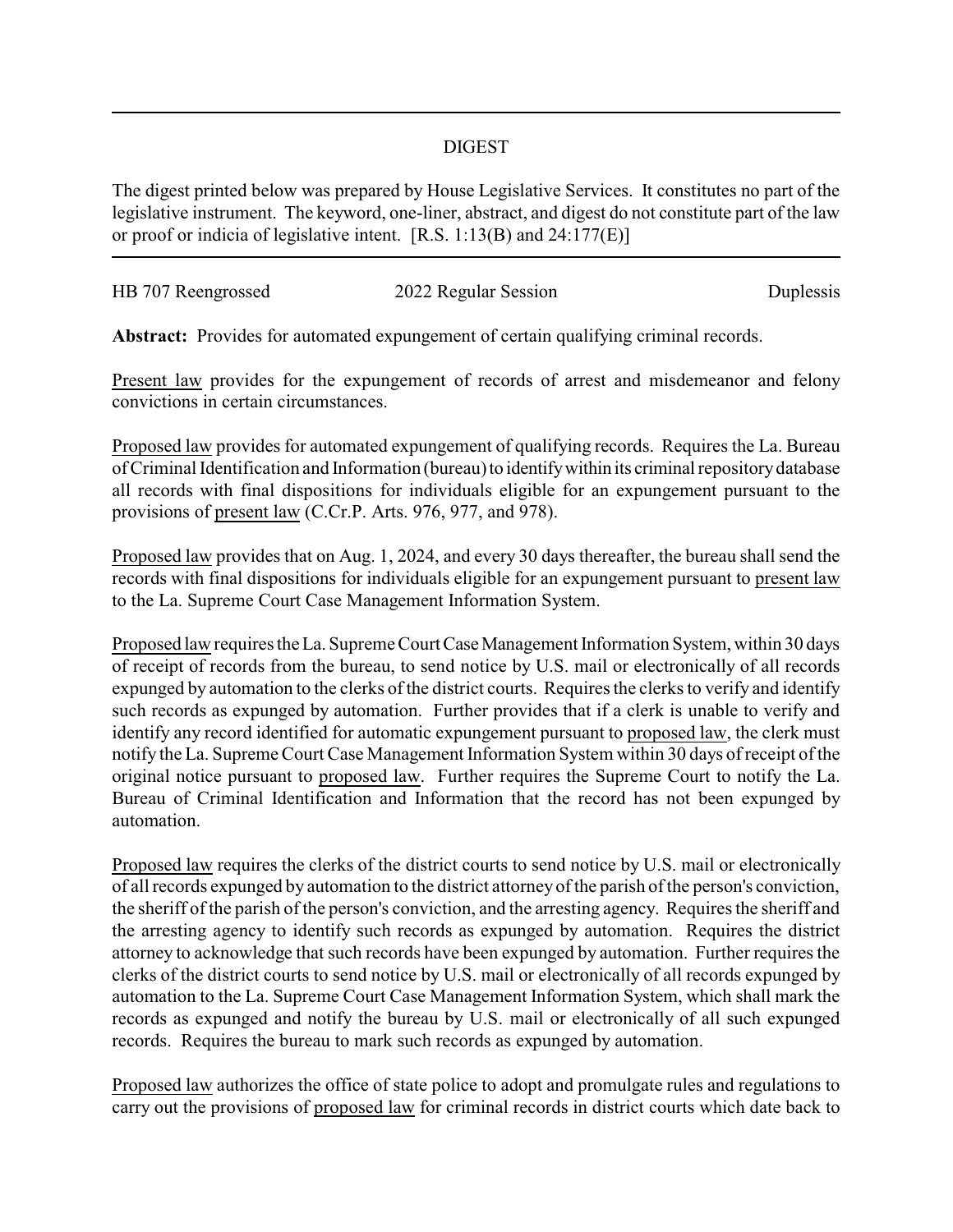Jan. 1, 2000. Further urges and requests the supreme court to adopt rules to carry out the provisions of proposed law.

Effective if an Act or Acts that originated in the 2022 Regular Session of the Legislature make specific appropriations to the office of state police and the La. Supreme Court for the implementation of proposed law. If such appropriations are contained in a single Act, proposed law becomes effective when the Act that made the appropriations becomes effective. If such appropriations are made in different Acts, proposed law becomes effective when the Act having the later effective date becomes effective.

(Adds C.Cr.P. Art. 985.2)

Summary of Amendments Adopted by House

The Committee Amendments Proposed by House Committee on Administration of Criminal Justice to the original bill:

- 1. Require the La. Supreme Court Case Management Information System to send notice by U.S. mail or electronically of all records identified pursuant to proposed law to be expunged to the clerks of the district courts.
- 2. Remove the requirement for the bureau to identify records as expunged by automation and require the clerks of the district courts to verify and identify such records.
- 3. Require the clerks of the district courts to also send notice by U.S. mail or electronically of all records expunged by automation to the La. Supreme Court Case Management and Information System and the bureau.
- 4. Require the La. Supreme Court Case Management and Information System and the bureau to identify records as expunged by automation.

The Committee Amendments Proposed by House Committee on Appropriations to the engrossed bill:

- 1. Add provision requiring a clerk to take certain action when unable to verify and identify a record identified for automatic expungement.
- 2. Remove requirement that the district attorney identify records as expunged by automation.
- 3. Add requirement that the district attorney acknowledge records as expunged by automation.
- 4. Make technical changes.